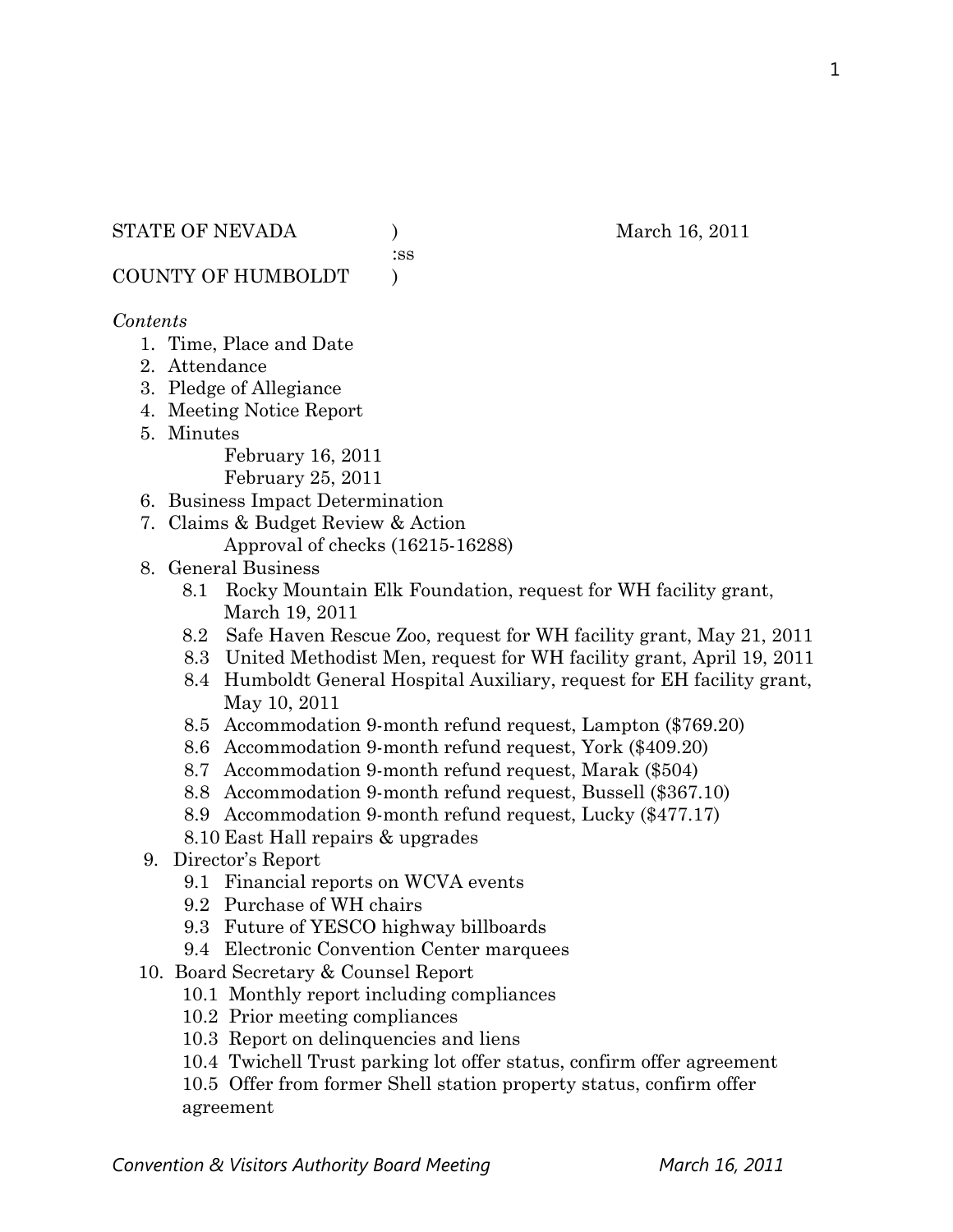10.6 Status of 4-unit restroom/shower combine bid, confirm bid notice and specs

- 10.7 East Hall carpet and painting projects update
- 11. Board Administrator
	- 11.1 February reports
- 12. Other Reports
- 13. Next Meeting Date
- 14. Adjournment

#### **MINUTES MARCH 16, 2011**

**1. Time, Place and Date.** The Winnemucca Convention and Visitors Authority met in regular session in full conformity with the law at the Winnemucca Convention Center, West Hall, Winnemucca, Nevada at 4:00 pm on Wednesday, March 16, 2011 with Vice Chairman Rodd William Stowell presiding.

|                       | <b>2. Attendance.</b> Convention and Visitors Authority Board Officials Present: |
|-----------------------|----------------------------------------------------------------------------------|
| Terry Boyle           | Chairman and Hotel Representative                                                |
| Rodd William Stowell  | Vice Chairman and Business Representative                                        |
| Don Stoker            | Treasurer and Motel Representative                                               |
| Dan Cassinelli        | County Representative                                                            |
| Joyce Sheen           | City Representative                                                              |
| <b>Bill Macdonald</b> | Secretary and Counsel                                                            |
| Kendall Swensen       | <b>Board Administrator</b>                                                       |

*Convention and Visitors Authority Board Officials Absent:*  None

| <b>Staff Members Present:</b> |                                    |
|-------------------------------|------------------------------------|
| Kim Petersen                  | Director                           |
| <b>Shelly Noble</b>           | Administrative Clerk               |
|                               |                                    |
| <b>Others Present:</b>        |                                    |
| Lyle Avey                     | Rocky Mountain Elk Foundation      |
| Lynda Sugasa                  | Safe Haven Rescue Zoo              |
| Stan Rorex                    | United Methodist Men/HGH Auxiliary |
| Norm Burnett                  | United Methodist Men/HGH Auxiliary |
| Helen Burnett                 | United Methodist Men/HGH Auxiliary |

#### **3. Pledge of Allegiance.**

#### **4. Meeting Notice Report.**

Vice Chairman Stowell reported that notice, including meeting agenda, was posted by Shelly Noble by 9:00 am Friday, March 11, 2011 at Humboldt County Library, Court House, Post Office, City Hall and Convention Center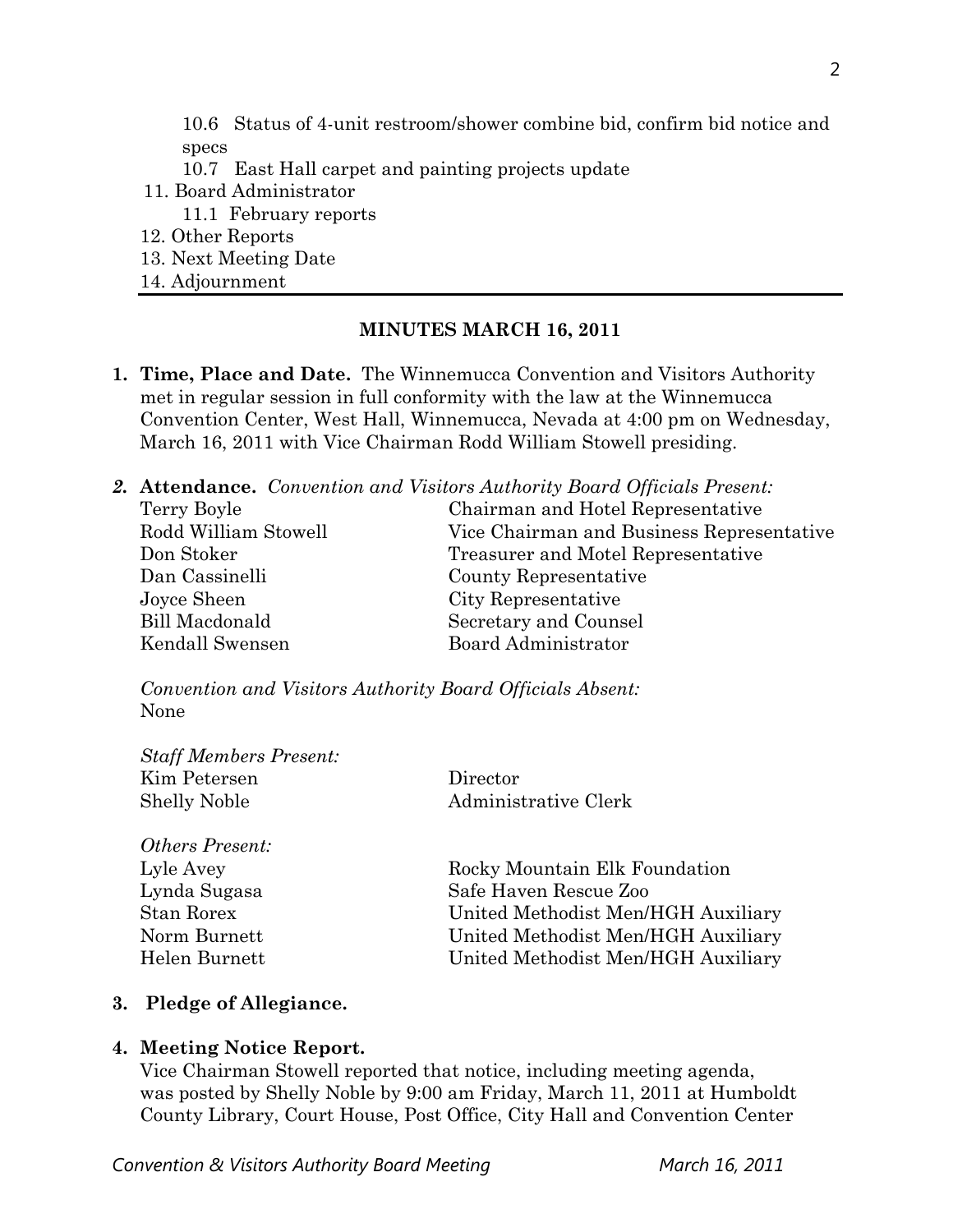# **5. Minutes.**

Prior meeting minutes of February 16 and February 25, 2011 were reviewed. *Don Stoker made a motion to accept the minutes of the February 16, 2011 meeting. Motion carried, 4-0. Terry Boyle was not present for this vote. Joyce Sheen made a motion to accept the minutes of the February 25, 2011 meeting. There was not a quorum of members present who were also present at this meeting so this item will be voted on later in the meeting.* 

- **6. Business Impact Determination.** After review of the March 16, 2011 agenda, *Don Stoker made a motion that no proposed agenda item is likely to impose a direct and significant economic burden on a business or directly restrict formation, operation, or expansion of a business. The motion carried, 4-0. Terry Boyle was not present for this vote.*
- **7. Claims.** The following claims were submitted for payment and approved on March 16, 2011:

| <b>BANK ACCOUNT</b> | <b>CHECK NUMBERS</b> | <b>AMOUNT</b> |
|---------------------|----------------------|---------------|
| Nevada State Bank   | 16215-16288          | \$228,867.79  |

*Rodd William Stowell made a motion to approve all claims as submitted. The motion carried, 4-0. Terry Boyle was not present for this vote.* 

# **8. General Business.**

 **8.1 Rocky Mountain Elk Foundation, request for WH facility grant, March 19, 2011** 

Lyle Avey, Chairman of the RMEF, is here before this board to request a facility grant for their annual banquet to be held this Saturday, March 19, 2011. *Don Stoker made a motion approving a WH facility grant (\$600)for the Rocky Mountain Elk Foundation Annual Banquet to be held March 19, 2011. Motion carried unanimously, 5-0.* RMEF is responsible for the facility deposit and any other customary Convention Center charges they may incur.

# **8.2 Safe Haven Rescue Zoo, request for WH facility grant, May 21, 2011**

Lynda Sugasa is here to request a WH facility grant for their annual fundraising banquet to be held May 21, 2011. Safe Haven has undergone a large expansion made possible by an increase in donations, including those from Barrick and Newmont. This is their major fundraising event of the year and they are hoping to continue these efforts at their Imlay facility. *Rodd*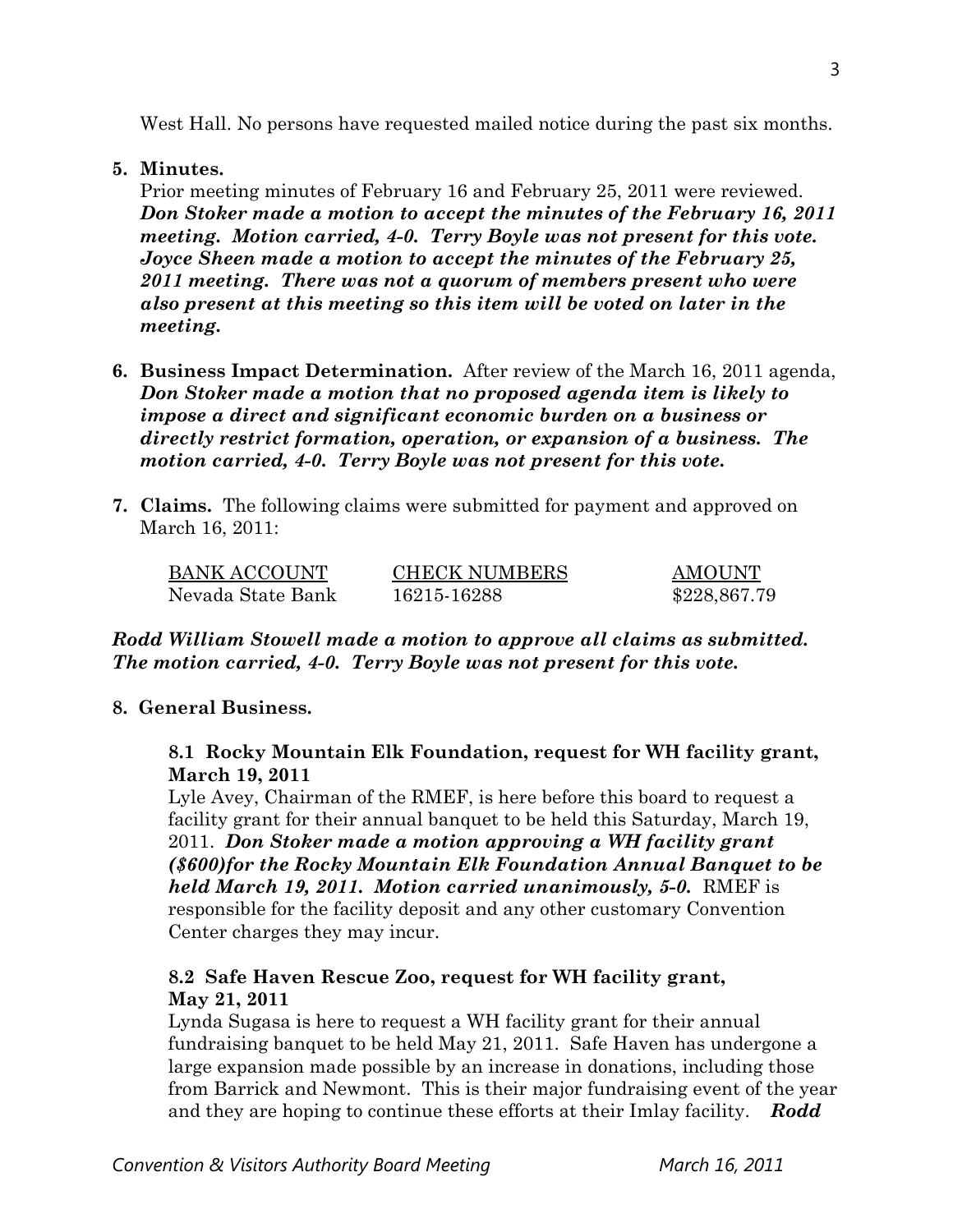*William Stowell made a motion approving a WH facility grant (\$600) for Safe Haven Rescue Zoo's Annual Fundraiser on May 21, 2011. Motion carried unanimously, 5-0.* Safe Haven Rescue Zoo is responsible for the facility deposit and any other customary Convention Center charges they may incur.

# **8.3 United Methodist Men, request for WH facility grant, April 19, 2011**

Stan Rorex and Norm Burnett are before this board to request a WH facility grant (3 rooms plus kitchen) for their annual Peace Officers Banquet to be held April 19, 2011. *Don Stoker made a motion approving a WH facility grant (\$510) for the United Methodist Men's Peace Officers Banquet to be held April 19, 2011. Motion carried unanimously, 5-0.*  United Methodist Men are responsible for the facility deposit and any other customary Convention Center charges they may incur.

# **8.4 Humboldt General Hospital Auxiliary, request for EH facility grant, May 10, 2011**

Stan Rorex and Norm Burnett are before this board to also request an EH facility grant for the HGH Auxiliary Annual Installation, Awards and Banquet on May 10, 2011. *Rodd William Stowell made a motion approving an EH facility grant (\$175) for the HGH Auxiliary Annual Installation, Awards and Banquet on May 10, 2011. Motion carried unanimously, 5-0.* HGH Auxiliary is responsible for the facility deposit and any other customary Convention Center charges they may incur.

- **8.5 Accommodation 9-month refund request, Lampton (\$769.20)**
- **8.6 Accommodation 9-month refund request, York (\$409.20)**
- **8.7 Accommodation 9-month refund request, Marak (\$504)**
- **8.8 Accommodation 9-month refund request, Bussell (\$367.10)**
- **8.9 Accommodation 9-month refund request, Lucky (\$477.17)**

*Dan Cassinelli made a motion to approve the 9-month accommodation tax refunds for April Lampton (\$769.20), David York (\$409.20), Mark Marak (\$504), Ryan Bussell (\$367.10) and Danny Lucky (\$477.17). Motion carried unanimously, 5-0.*

# **8.10 East Hall repairs & upgrades**

Work is progressing on the various projects in the East Hall. Kim is hoping the board members will take a quick tour tonight after the business meeting is completed. Walls have been textured and the primer applied. Work has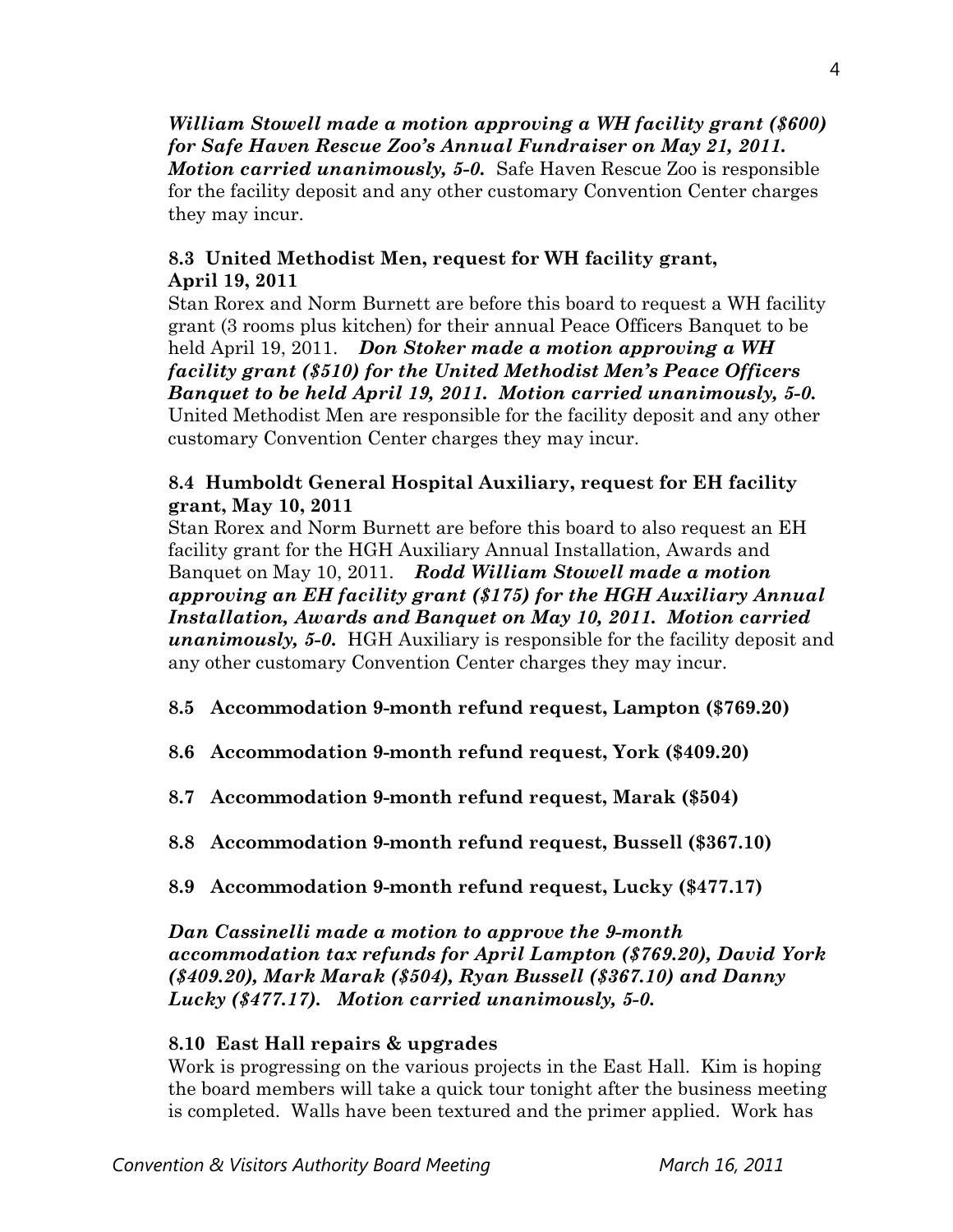been done in the Lounge to make it a more separate room from the Main Floor. Carpet specs need to be prepared. Chairman Boyle discussed whether we could buy the carpet directly from the manufacturer and then employ one of the local carpet stores to install it. This may save some money. Kim and Bill will look into this.

## **9. Director's Report.**

#### **9.1 Financial reports on WCVA events**

These are included in the board packets.

## **9.2 Purchase of WH chairs**

As discussed last month, at our December 15, 2010 meeting this board approved the purchase of 450 banquet chairs at a cost of \$24,535.35. We placed the order and mailed our deposit after the meeting. The chair company contacted Kim and said that their supplier had changed and the chairs were not the quality that we were expecting and they did not want us to be dissatisfied so were cancelling our order and returning our deposit check. A couple of weeks ago Kim received another estimate from this company on these chairs with an American manufacturer. It will be an additional \$5,630 over the original price quote for these chairs. Since the total price quote is over \$25,000 Kim will need to get another quote so that we can move forward with ordering these chairs again.

### **9.3 Future of YESCO highway billboards**

We have three YESCO contracts expiring this spring. Kim has been in contact with YESCO on alternative billboard sites. All are expensive and Kim doesn't feel that very many of them are at locations that would be advantageous for us. He will continue to work with YESCO and bring back a proposal to this board.

#### **9.4 Electronic Convention Center marquees**  No report.

### **10. Secretary and Counsel, Monthly report.**

## **10.1 Monthly report including compliances**  No report.

## **10.2 Prior meeting compliances**  No report.

 **10.3 Report on delinquencies and liens**  No report.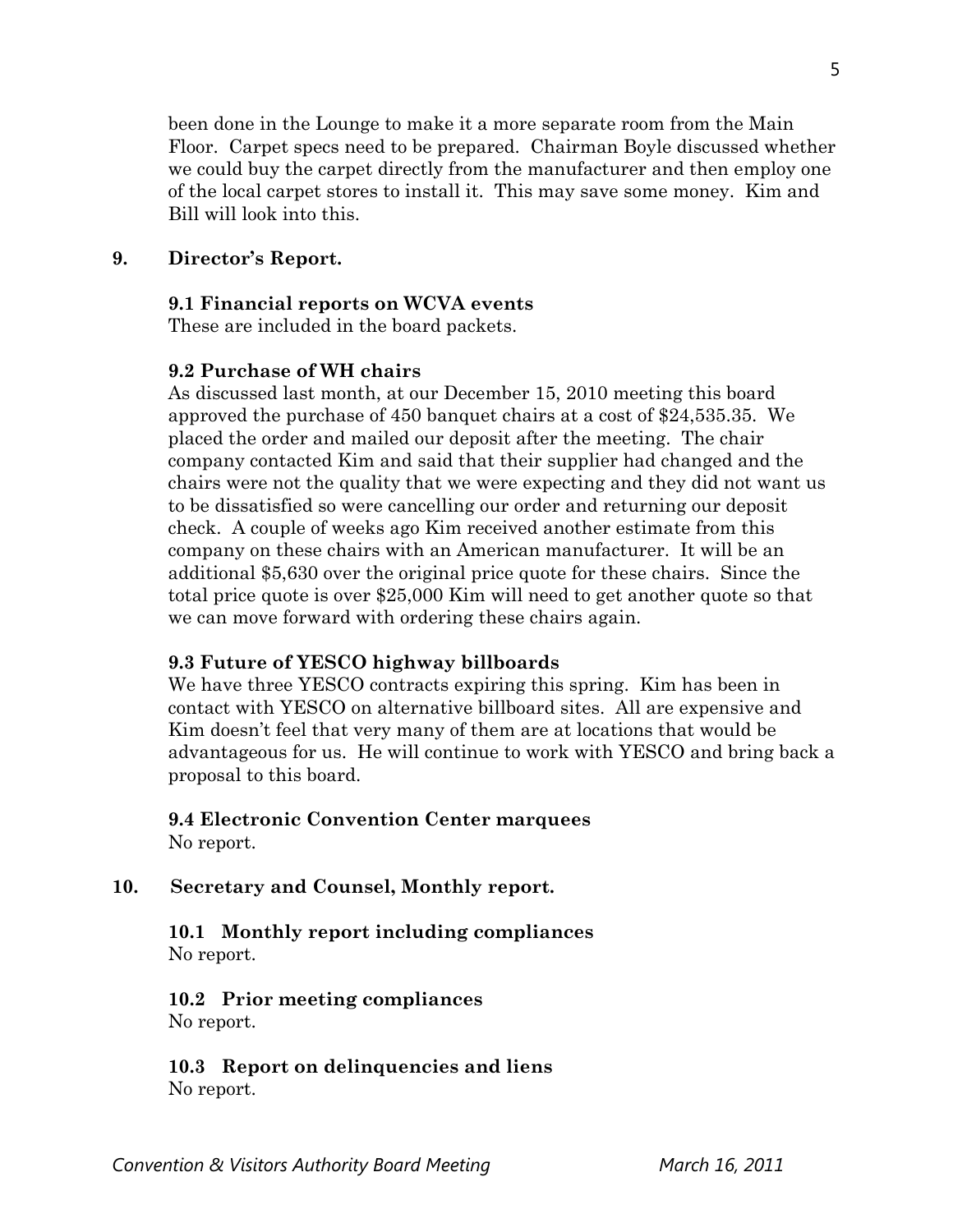# **10.4 Twichell Trust parking lot offer status, confirm offer agreement**

We have not yet received the appraisal on these lots. We should get this in the next couple of weeks. In his packet, Bill has included a copy of the sale agreement he prepared for Dugan Twichell's signature. Bill has also included a copy of the lease agreement the Twichell Trust has with YESCO for the billboards that are on these lots. A provision in this lease gives YESCO the first right of refusal to buy the property in the case of a bona fide offer to purchase which the owner wants to accept. The Twichell Trust must give YESCO a written notice of such an offer and they have 30 days to respond. Bill has prepared this notice for Mr. Twichell's signature and will get with him once this board has formally approved the purchase agreement for \$455,000. *Dan Cassinelli made a motion authorizing Chairman Boyle to sign the Sale Agreement between Winnemucca Convention & Visitors Authority and the Twichell Trust as prepared by Counsel Bill Macdonald for the lots located across from the Winnemucca Convention Center. Motion carried unanimously, 5-0.* Kim has contacted Hunewill Construction about getting an estimate together to level and re-pave these parcels.

# **10.5 Offer from former Shell station status, confirm offer agreement**

This board approved making an offer on this lot at their special meeting on February 25, 2011. Terry Miller, on behalf of WCVA, has prepared a land purchase agreement contingent upon the appraisal and final purchase of the Twichell parcels by WCVA. The appraiser we contracted with to do the other lots will include this lot in his final appraisal for an additional \$1,000.

# **10.6 Status of 4-unit restroom/shower combine bid, confirm bid notice and specs**

The Notice to Bid has been published and three bid spec packages mailed out. We had one walk-in that requested a bid package. These bids will be opened on March 23, 2011.

# **10.7 East Hall carpet and painting projects update**

Report included in General Business above.

# **11. Board Administrator.**

## **11.1 February Financial Reports**

Room tax collections continue to be strong so far this year. With the increase in the room tax rate and the amount going to the county, we have paid approximately \$200,000 to the county so far this year in support of the Winnemucca Events Complex.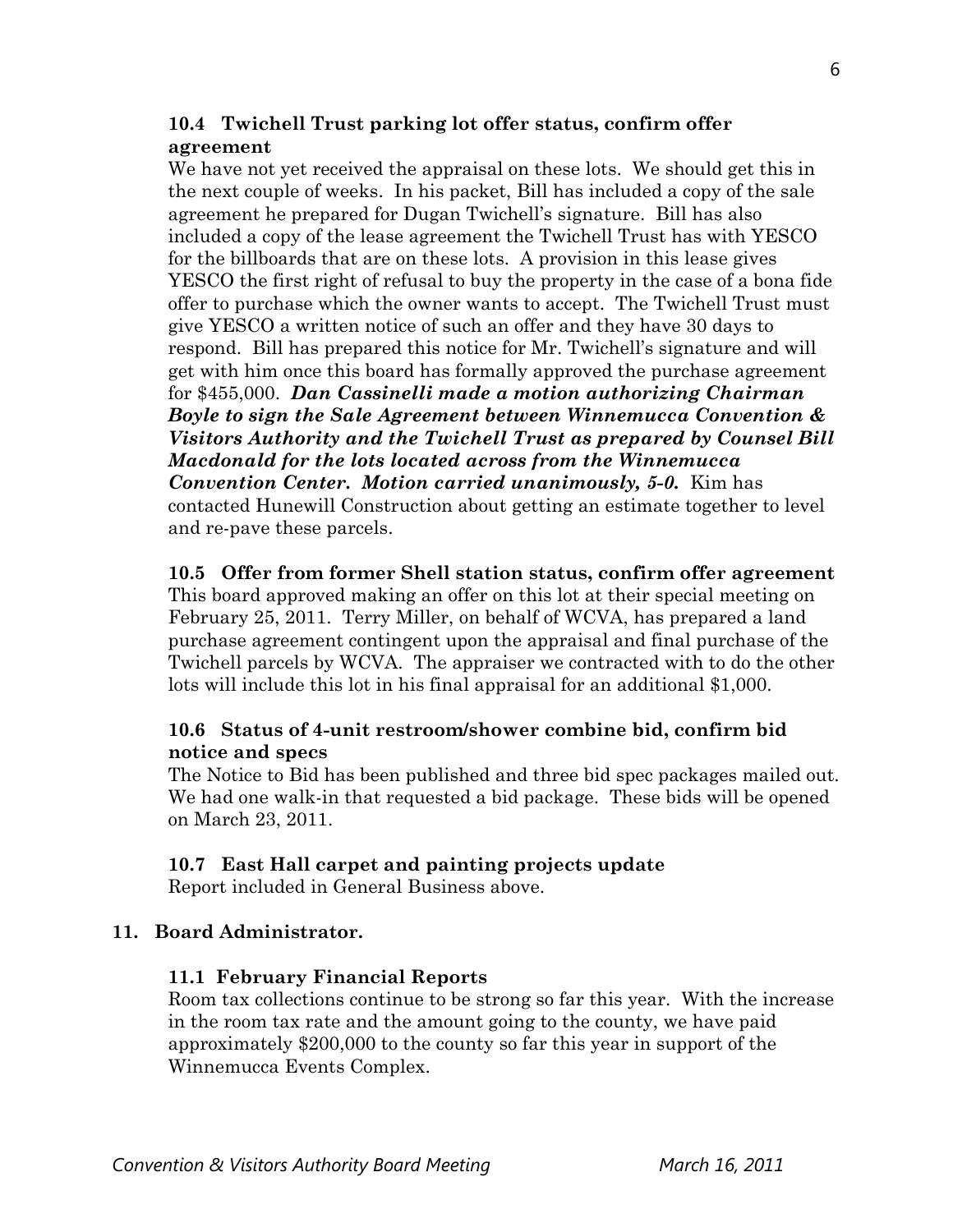# **11.2 Tentative WCVA Budget Approval, FY 2012**

Next year's budget contains numbers that are consistent with prior years. The only major difference is the increase in our capital improvements. This number has increased due to the projects that this board has approved and the anticipated projects for next year. *Joyce Sheen made a motion approving the FY 2012 WCVA Tentative Budget as presented. Motion carried unanimously, 5-0.* 

## **12. Other Business.**

## **12.1 Ranch Hand Rodeo**

We had another successful event and received some good comments. There has been some interest from a few of the younger participants in volunteering at future events. This would be great since we always are in need of "new blood" to help out.

### **12.2 F & H Motel**

A discussion was held as to why the F & H pays only a minimal, set amount in room tax when they have tenants. Board members were reminded that they are more of an apartment-type set up and agreed to pay this nominal amount in order to keep their sign up.

### **12.3 Prior meeting minutes, February 25, 2011**

*Joyce Sheen made a motion to accept the minutes of the February 25, 2011 Special Meeting. Motion carried, 3-0. Rodd William Stowell and Dan Cassinelli abstained since they were not present for this meeting.* 

### **12.4 Tour of East Hall**

Board members walked through the East Hall to see the improvements made so far.

## **13. Regular Business. Next Meeting. The Board confirmed the next regular meeting date of Wednesday, April 20, 2011, 4:00 pm.**

## **15. Adjourn.** *Don Stoker made a motion to adjourn this meeting. Motion carried unanimously, 5-0.*

The meeting was adjourned at 5:30 pm to the next regular meeting, or to the earlier call of the Chairman or to the call of any three (3) members of the Board on three (3) working days notice.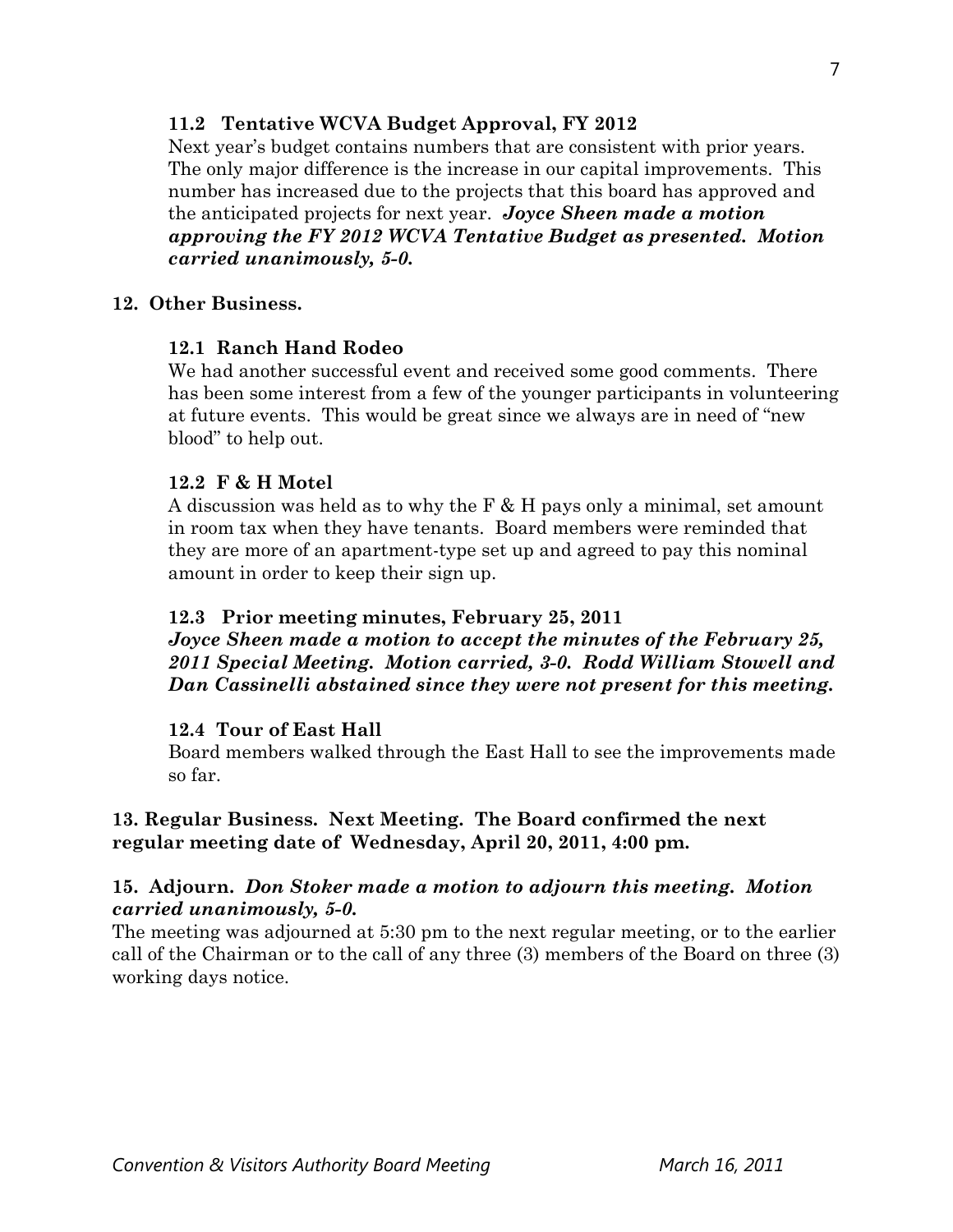Respectfully submitted,

Shelly Noble

APPROVED ON \_\_\_\_\_\_\_\_\_\_\_\_\_\_\_\_\_\_\_\_\_\_\_\_\_\_\_\_, 2011

As written\_\_\_\_\_\_\_\_\_\_\_\_\_\_\_

As corrected Winnemucca Convention & Visitors Authority Board

Hotel Representative

\_\_\_\_\_\_\_\_\_\_\_\_\_\_\_\_\_\_\_\_\_\_\_\_\_\_\_\_\_\_\_\_ \_\_\_\_\_\_\_\_\_\_\_\_\_\_\_\_\_\_\_\_\_\_\_\_\_\_\_\_\_ TERRY BOYLE RODD WILLIAM STOWELL Chairman and Vice Chairman and Business Representative

DON STOKER JOYCE SHEEN Treasurer and Motel Representative City Representative

\_\_\_\_\_\_\_\_\_\_\_\_\_\_\_\_\_\_\_\_\_\_\_\_\_\_\_\_\_\_\_\_\_

\_\_\_\_\_\_\_\_\_ \_ \_\_\_\_\_\_\_\_\_\_\_\_\_\_\_ \_\_\_\_\_\_\_\_ \_\_\_\_\_\_\_\_\_\_\_\_\_\_\_\_\_

DAN CASSINELLI County Representative